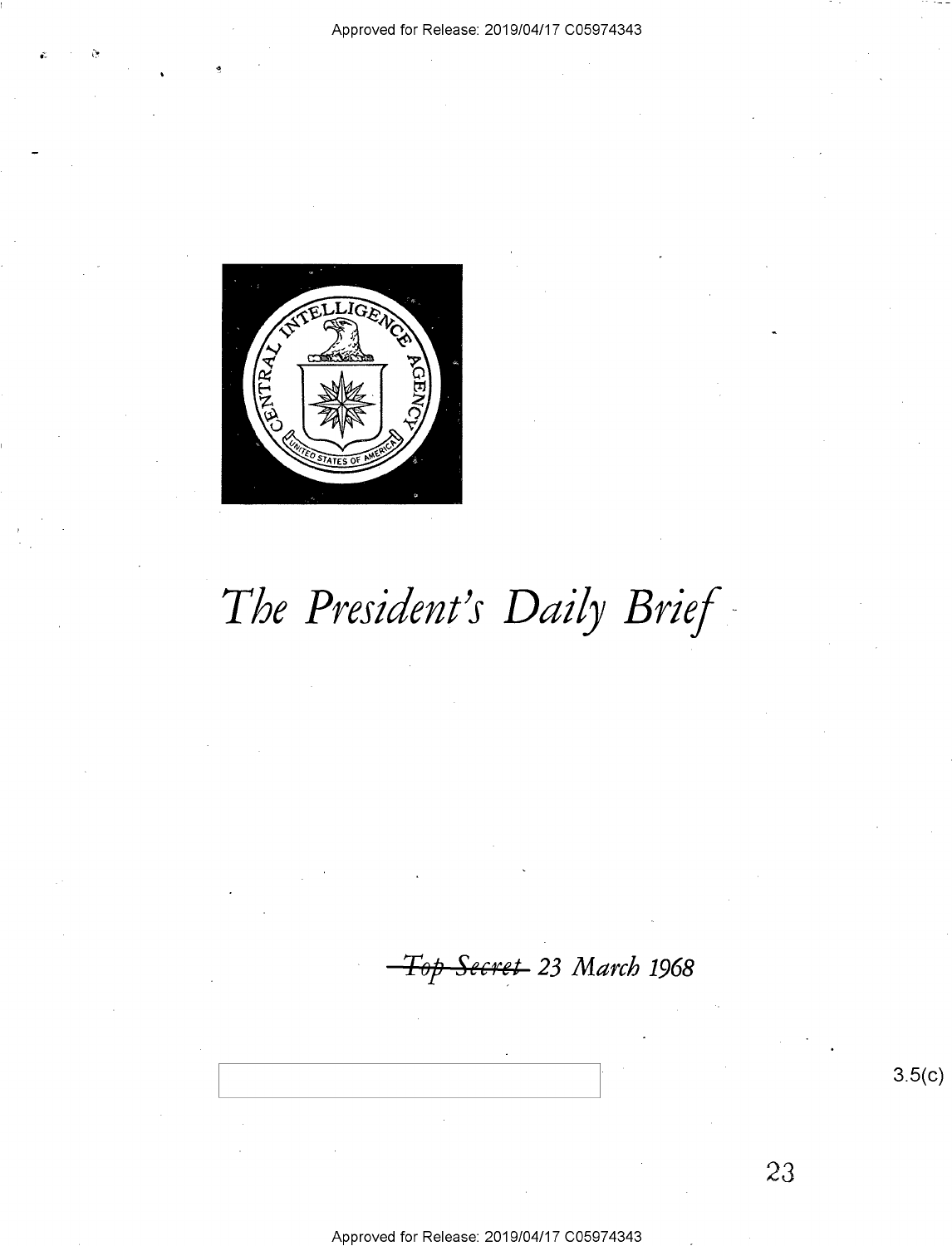$\ddot{\phantom{0}}$ 

0

 $3.3(h)(2)$ 

# DAILY BRIEF 23 MARCH 1968

1. North Vietnam

New armed units are apparently being organized in North Vietnam and seem' to be moving southward through the central part of the country. Some 16 newly organized groups have so far been identified, ranging in size up to 600 men. They seem to have been pulled together from various places and include reservists and civilians.

It is still unclear whether the new groups are headed for South Vietnam or whether they are to stay in the country to free regular troops for duty in the South. It is also possible that they are being mobilized because of some new concern in Hanoi about an invasion from the South.

# 2. Korea

## 3. Philippines

Marcos has got himself in a firstclass mess. Some energetic newsmen are playing up the discovery of a secret training camp on Corregidor that was apparently training Philippine guerrillas to infiltrate Malaysian Borneo. Congress is demanding a full investigation, and Marcos is said to feel he has no choice but to agree. This won't help his already difficult relations with Congress, to say nothing of Philippine-Malaysian relations.

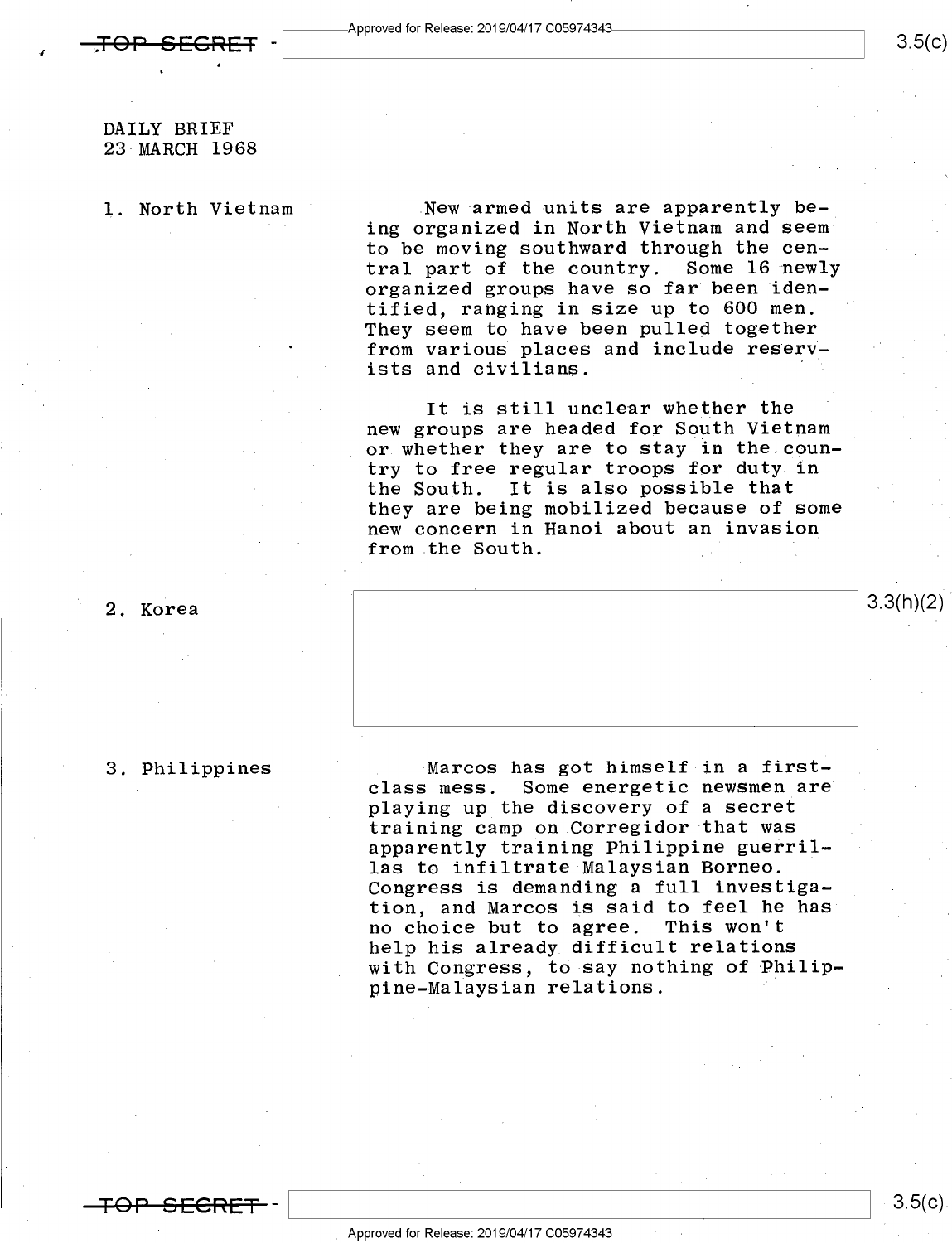$3.5(c)$ 

a

-

4. Eastern Europe An unusually tight curtain of secrecy surrounds the East German city of Dresden as top Communist leaders from six countries gather for their weekend conclave. Even the fact that the meeting is taking place is unknown to the public.



The meeting was clearly arranged on short notice and on an urgent basis. Events in Poland and Czechoslovakia, as well as Rumania's recent defiance of bloc solidarity, are likely to be at the heart of the discussions.

5. Rumania  $\qquad \qquad$  The government appears to be bracing for some kind of political or economic pressure from its Warsaw Pact allies. Its fears may be justified, and could explain the efforts it has been making in recent days to strengthen ties with Yugoslavia. This may also be behind the sudden call for Ambassador Bogdan to come home from Washington for consultations.

> Rumania is evidently the one pact emember not represented in Dresden this weekend.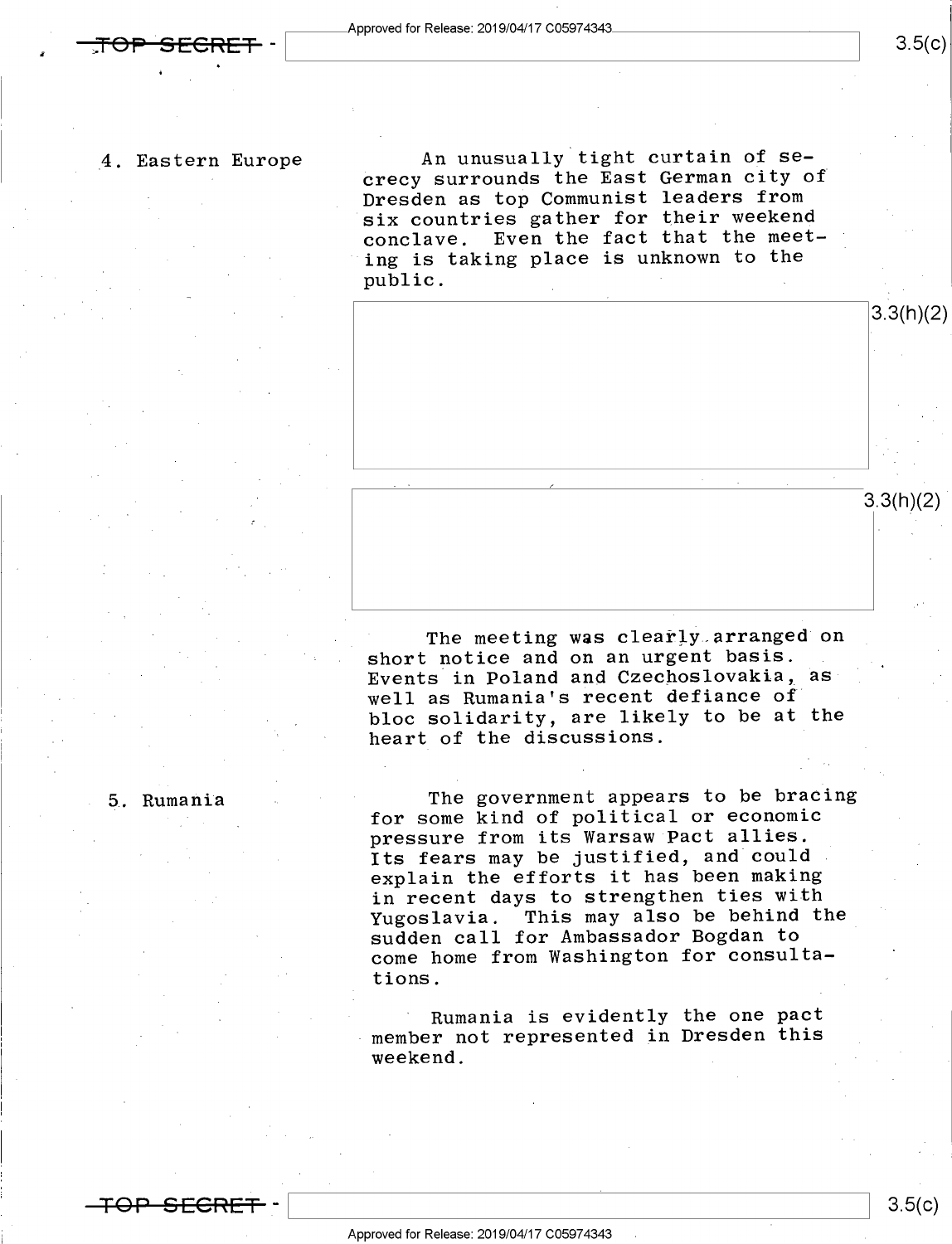6. Poland

7.-Panama

Prudent police action in Warsaw . yesterday has, at least for now, cooled<br>student agitation. Tension is still student agitation. high, however, and Gomulka has not yet succeeded in insulating the public from the student campaign. In fact, Warsaw's industrial workers may be warming up a bit to the student cause.

Hope remains that this weekend will pass without serious violence--but it is remain dead set on pressing impeachment proceedings, and the Assembly is to meet<br>for that exact purpose tomorrow. A for that exact purpose tomorrow. guilty verdict could come tomorrow night or on Monday.

Most of the leading players are now trying to keep cool. Robles apparently intends to ignore the Assembly proceedings in the expectation that the Supreme Court will "rectify" the situation after<br>1 April. Arnulfo Arias, still scrupu-Arnulfo Arias, still scrupulous about following the constitutional path, has warned his hotheads to stay in line. Vice President Max Delvalle, an .Arias man, is preparing to be sworn in as president but says he will step down if the court rules against him.

All this display of reason and moderation could evaporate quickly, however It could happen during the big demonstrations Arias is trying to pull off tomorrow.

8.'Sweden

The government clearly intends to press on with its critical line against the US. Government leaders were as abusive as ever during this week's parlia-<br>mentary debate on foreign policy. Even mentary debate on foreign policy. Even the opposition--also with its eye on the September elections--seems to have decided to get what political mileage it can from the Vietnam issue.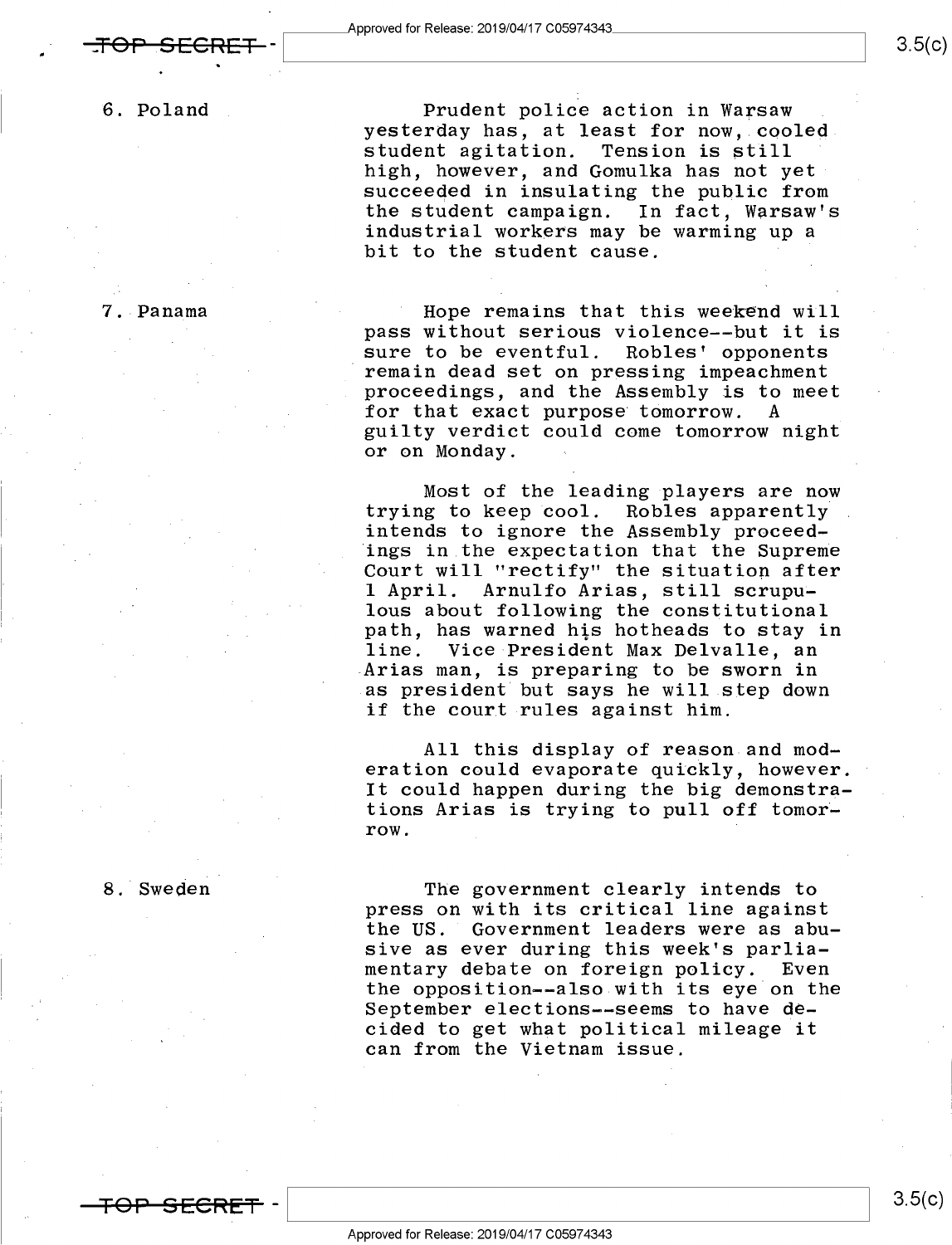$\tilde{\mathbb{Z}}$  ,

.

 $\overline{\phantom{a}}$ 

Top Secret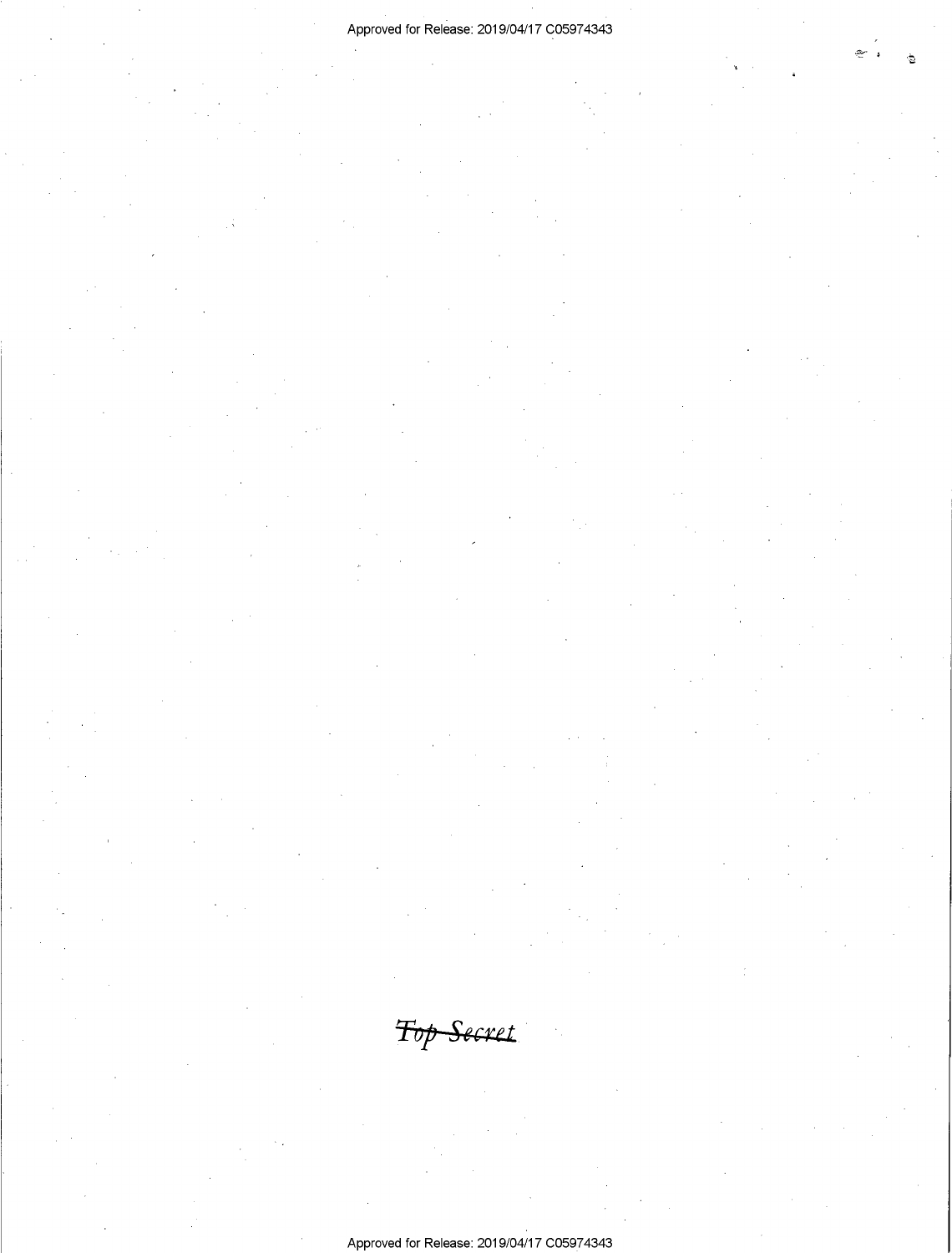Top Secret



# FOR THE PRESIDENT'S EYES ONLY

# Special Daily Report on North Vietnam

Top-Seeret- 3.5(c)

 $\sqrt{16}$ 23 March 1968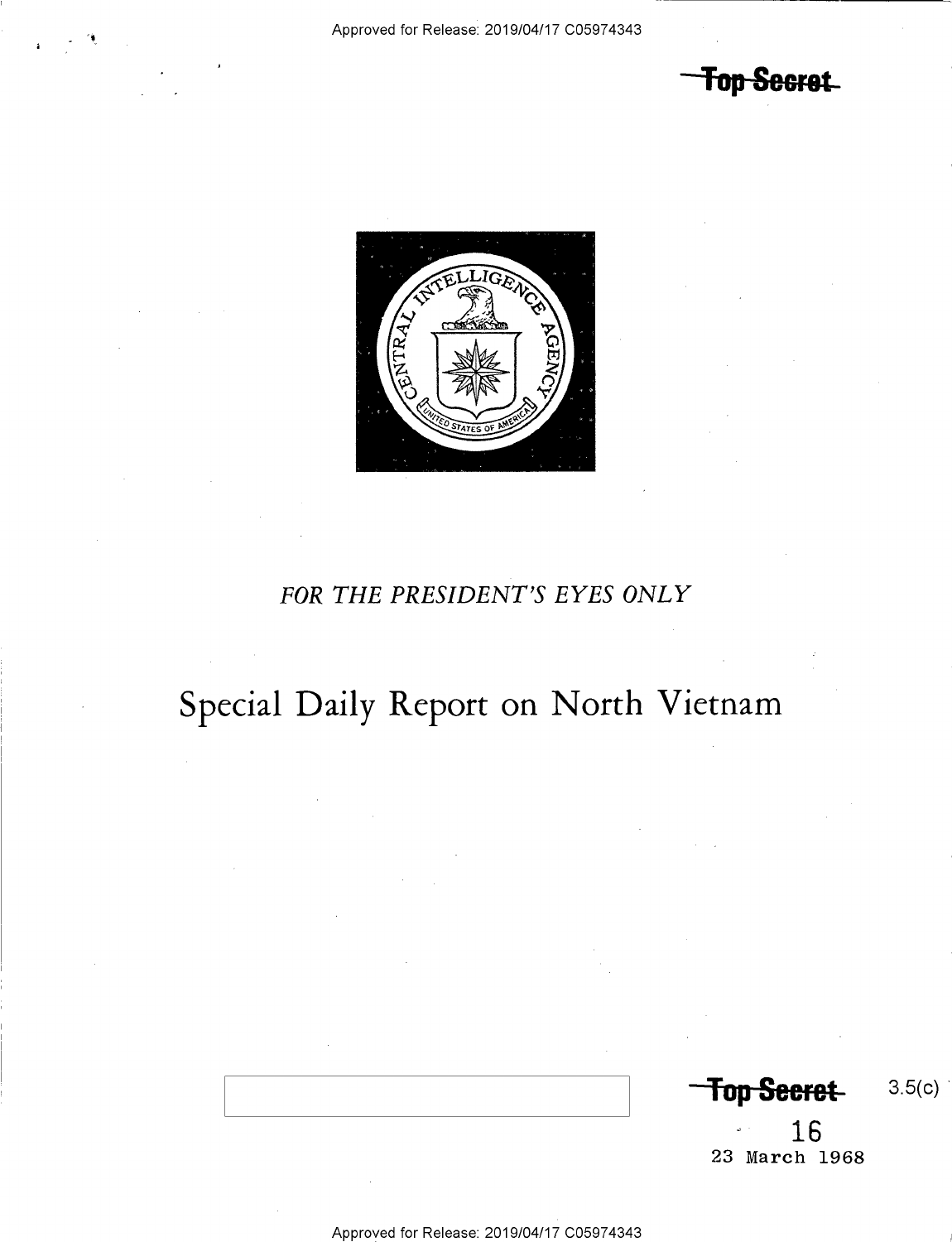Approved for Release: 2019/04/17 C05974343

\_

'\ .L.\_ <sup>W</sup> '

Special Daily Report on North Vietnam for the President's Eyes Only

### 23 March 1968

# I. NOTES ON THE SITUATION

Contacts with Switzerland: The North Vietnamese appa<del>rently received less than</del> the full establishment<br>they were cooking from of diplomatic relations which they were seeking from Switzerland. Less formal "contacts" have been set up. The recent talks with the Swiss have nevertheless again served Hanoi's purpose of publicizing its position on the war by putting the Communist case before a wider Western audience.

<sup>A</sup>communique was issued by the Swiss Government on 22 March at the end of a four-day visit by Mai Van Bo, Hanoi's representative in Paris. It says that Bo . expressed a desire for an exchange of ambassadors, but the Swiss claimed the time was not yet ripe for such a move. The day before, Mai Van Bo was quoted as saying that Swiss "recognition" of North Vietnam would take place in a few days. \

The communiqué also notes that Switzerland remains ready to make available its good offices to help end the war, and that during the visit Bo repeated Hanoi's standard line of being ready to negotiate any time the US unconditionally halts the bombing.

' \* \* \*

 $\overline{LOP-SEGREF}$  -  $\vert$  3.5(c)

3.3(h)(2)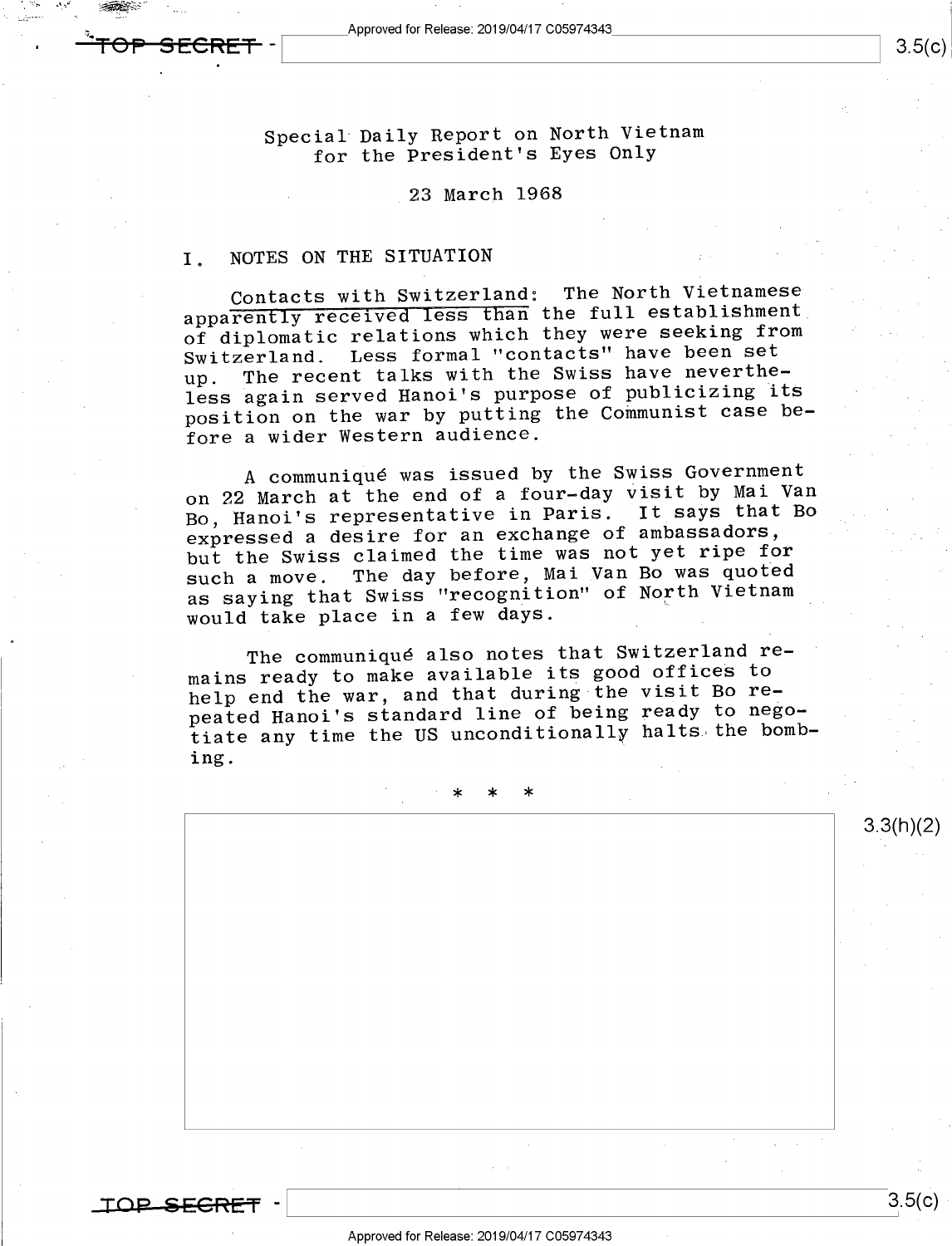٠.

 $\mathcal{L}$ 

 $\sim$ 

 $\hat{\boldsymbol{\theta}}$ 

 $\sim$ 

 $\sim 10$ 

a

|       | 3.3(h)(2) |
|-------|-----------|
|       |           |
|       |           |
|       |           |
|       |           |
|       |           |
|       |           |
|       |           |
|       |           |
|       |           |
|       |           |
|       |           |
|       |           |
|       |           |
|       |           |
|       |           |
|       |           |
|       |           |
|       |           |
|       |           |
|       |           |
|       |           |
|       |           |
|       |           |
|       |           |
|       |           |
|       |           |
|       |           |
|       |           |
|       |           |
|       |           |
|       |           |
|       |           |
|       |           |
|       |           |
|       |           |
|       |           |
|       |           |
| $-2-$ |           |
|       |           |
|       |           |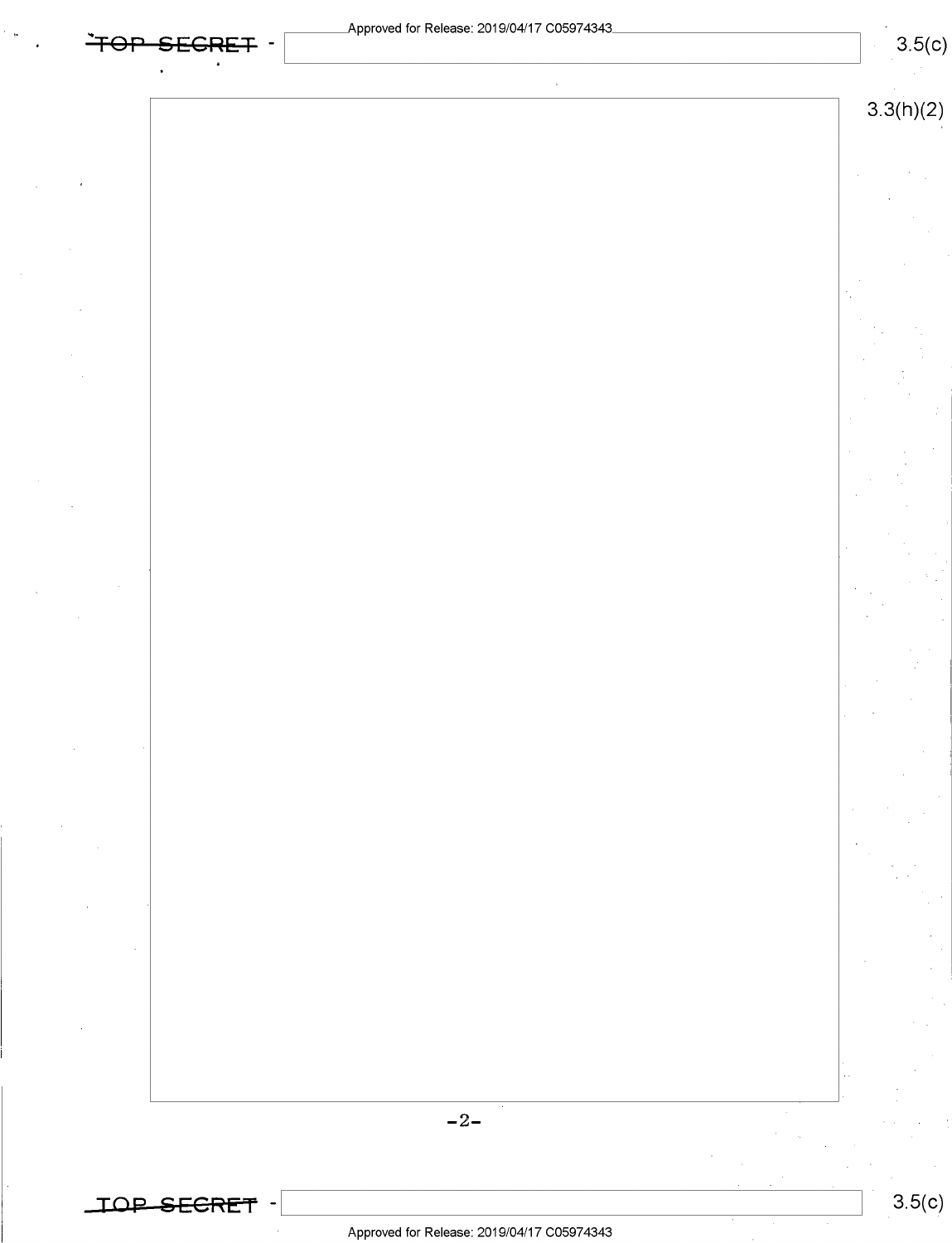<del>OP SECRET</del>

 $3.5(c)$ 

 $3.3(h)(2)$ 

3.3(h)(2)

\* \* \* <sup>~</sup>

Hanoi's New Sedition Law: Hanoi has just publi-<br>cized a new decree on "crimes against the state" which<br>was put into effect last November. A broadcast of the<br>new law on 21 March, and an accompanying Nhan Dan edi-<br>torial on procedures throughout the country.

na-<br>tional authorities had conducted special provincial<br>conferences on security problems last fall and had<br>told local officials to increase security patrols<br>and impose closer surveillance measures on "bad ele-<br>ments." The

The need for new security procedures does not<br>appear to come from any significant increase in dissi-<br>dence. New procedures were necessitated in part by<br>the evacuation of large segments of the population<br>from urban areas an

An unusual admission in the newspaper editorial<br>of 21 March, however, is the reference to security<br>problems in the North Vietnamese Army and to antiwar<br>sentiment among the population at large. Hanoi does<br>not usually public torial also listed "the prevention of the Northern<br>people's support for the liberation war in the South"<br>as one of the crimes of counterrevolution.

 $-3-$ 

<del>TOP SECRET</del>

Approved for Release: 2019/04/17 C05974343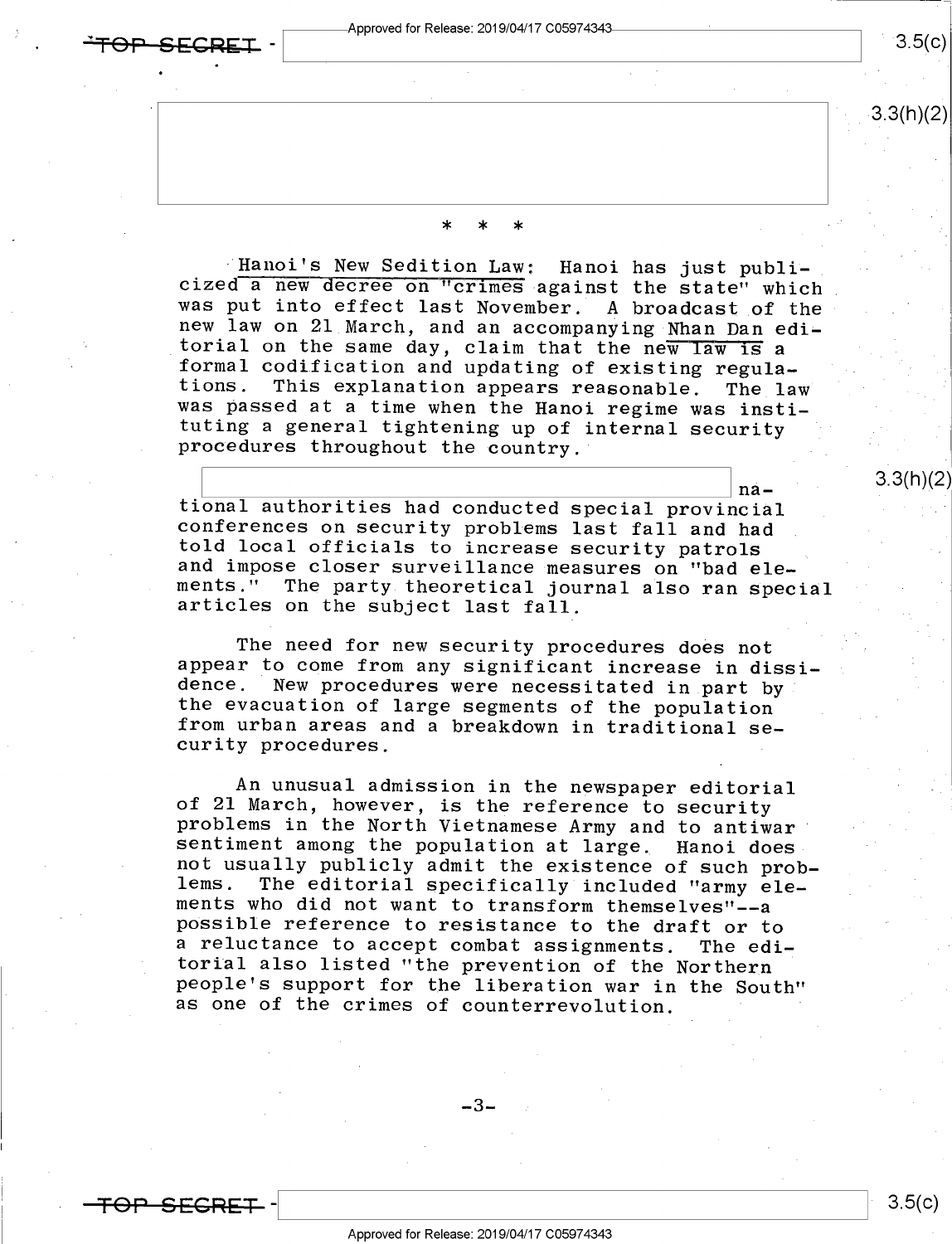<del>. TOP SECRET</del> -

<del>TOP SEGRET</del>

٠.

The new law also includes certain "counterrevolutionary crimes" which have a distinct foreign flavor- as though it were aimed at aliens fostering subversion<br>of North Vietnam from outside its borders. Captured US pilots, for example, could be accused of some of the<br>crimes listed in the new law. Other crimes would seem<br>to apply specifically to the operation of US naval forces off the North Vietnamese coast. Such crimes<br>could have been included in an effort to lay the legal<br>groundwork for Hanoi's handling of captured American<br>prisoners.

Most of the crimes included in the new law, how-<br>ever, have been crimes for years and would be crimes against the state in any society. Furthermore, both<br>the law and the editorial stress the fact that the regime will not treat the accused harshly or abusively.

The punishments threatened range from a two-<br>year prison term to capital punishment, but the accused are promised leniency if they can demonstrate<br>that they were "forced, misled, or enticed." The em-<br>phasis on leniency and the routine nature of the new<br>law tend to reinforce the belief that the regime's<br>concern about anxiety, but is rather the usual and periodic type' of warning which Hanoi frequently gives to recalcitrants, malingerers, and grumblers in an effort to keep them in line.

\* \* \*

II. NORTH VIETNAMESE REFLECTIONS OF US POLITICAL ATTITUDES ON THE WAR

There is nothing of significance to report.